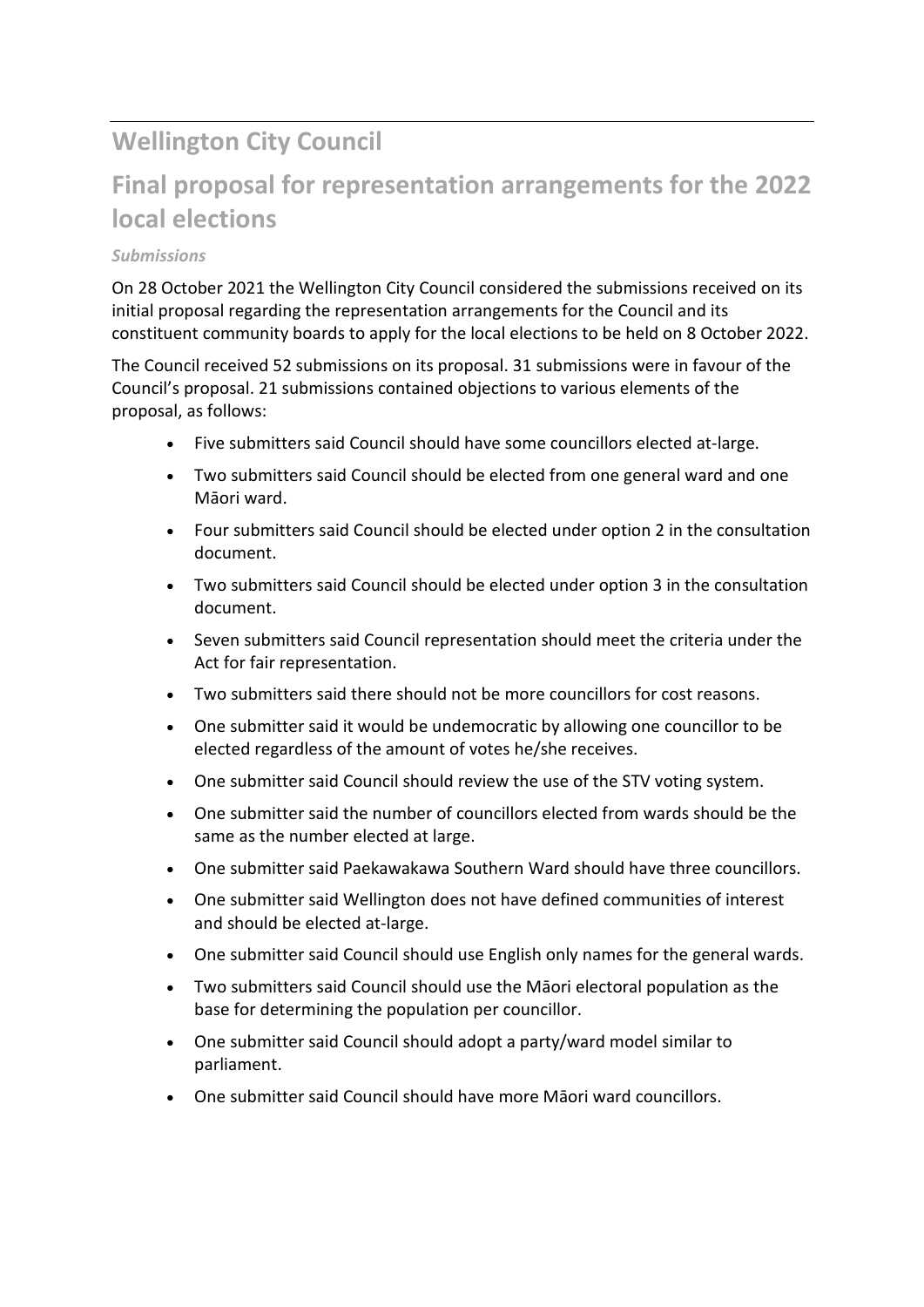## *Final proposal*

Having considered all of the objections, the Council resolved to adopt its initial proposal as the Council's final proposal.

The Council rejected the other matters raised in objections for the following reasons:

| <b>Submission Theme</b>                                                                                                       | <b>Proposed Response</b>                                                                                                                                                                                                                                           |  |
|-------------------------------------------------------------------------------------------------------------------------------|--------------------------------------------------------------------------------------------------------------------------------------------------------------------------------------------------------------------------------------------------------------------|--|
| Council should have some<br>councillors elected at-large.                                                                     | Feedback received was supportive of having<br>councillors elected solely from wards. The<br>proposal provides for more effective<br>representation than having some councillors<br>elected at-large.                                                               |  |
| Council should be elected from one<br>general ward and one Māori ward.                                                        | Feedback received was supportive of the current<br>ward system. The proposal provides for more<br>effective representation than Council being<br>elected from one general ward.                                                                                    |  |
| Council should be elected under<br>option 2 in the consultation<br>document.                                                  | Feedback received was supportive of the current<br>ward system and Council being elected under<br>option 2 of the consultation document will not<br>most effectively represent Wellington City because<br>it would split communities of interest between<br>wards. |  |
| Council should be elected under<br>option 3 in the consultation<br>document.                                                  | Feedback received was supportive of the current<br>ward system and Council being elected under<br>option 3 of the consultation document will not<br>most effectively represent Wellington City because<br>it would split communities of interest between<br>wards. |  |
| Council representation should<br>meet the criteria under the Act for<br>fair representation.                                  | Changes to the current ward structure will not<br>most effectively represent Wellington City because<br>it would split communities of interest between<br>wards.                                                                                                   |  |
| There should not be more<br>councillors for cost reasons.                                                                     | Councillor remuneration comes from a pool set by<br>the Remuneration Authority. Increasing the<br>number of councillors will not increase<br>remuneration costs to the Council.                                                                                    |  |
| It would be undemocratic by<br>allowing one councillor to be<br>elected regardless of the amount<br>of votes he/she receives. | The highest polling candidates in each ward will be<br>elected under the STV voting system.                                                                                                                                                                        |  |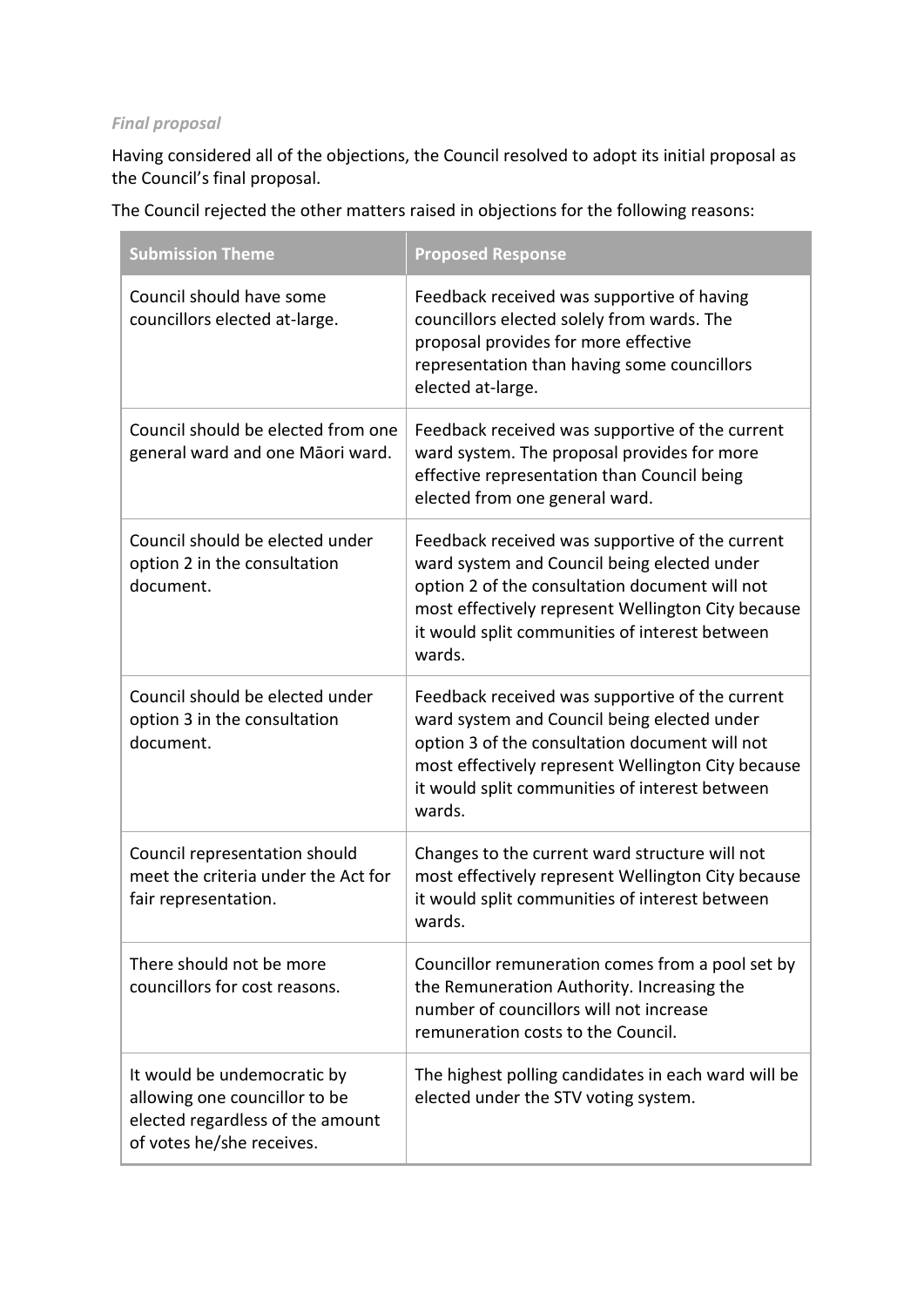| Council should review the use of<br>the STV voting system.                                                            | Council could choose to consider this ahead of the<br>2025 local elections.                                                                                                                                                                                                                                                                                          |
|-----------------------------------------------------------------------------------------------------------------------|----------------------------------------------------------------------------------------------------------------------------------------------------------------------------------------------------------------------------------------------------------------------------------------------------------------------------------------------------------------------|
| The number of councillors elected<br>from wards should be the same as<br>the number elected at-large.                 | Council needs to have 12 councillors elected from<br>wards to qualify for a Māori ward. If an equal<br>number of councillors was elected at-large, then<br>there would be 24 councillors' total. The proposal<br>provides for more effective representation than<br>having 24 councillors.                                                                           |
| Paekawakawa Southern Ward<br>should have three councillors.                                                           | Increasing the number of councillors in<br>Paekawakawa Southern Ward to three while<br>making no other changes would result in a<br>variance of -20.0% for Paekawakawa Southern<br>Ward and +18% for Takapū Northern Ward. This<br>would not be consistent with the requirements for<br>fair representation under the Act.                                           |
| Wellington does not have well<br>defined communities of interest<br>and should be elected at-large.                   | Suburbs and collections of nearby suburbs are<br>seen as communities of interest.<br>Feedback received was supportive of having<br>councillors elected solely from wards. The<br>proposal provides for more effective<br>representation than having some councillors<br>elected at-large.                                                                            |
| Council should use English only<br>names for the general wards.                                                       | The use of dual names with te reo Māori first is<br>consistent with the Council's naming policy.                                                                                                                                                                                                                                                                     |
| Council should have a greater<br>number of councillors.                                                               | The proposal provides for more effective<br>representation than having a greatly larger<br>number of councillors.                                                                                                                                                                                                                                                    |
| Council should use the Māori<br>electoral population as the base<br>for determining the population per<br>councillor. | To make the population per councillor in general<br>wards the same as in the Maori ward a total of 22<br>general ward councillors would be needed<br>$(206,800 / 9,400 = 22)$ . The proposal provides for<br>more effective representation than having 22<br>councillors.<br>The Act does not require Māori wards to be within<br>a 10% variance from general wards. |
| Council should adopt a party/ward<br>model similar to parliament.                                                     | Currently there is no provision in the Act for this<br>type of system.                                                                                                                                                                                                                                                                                               |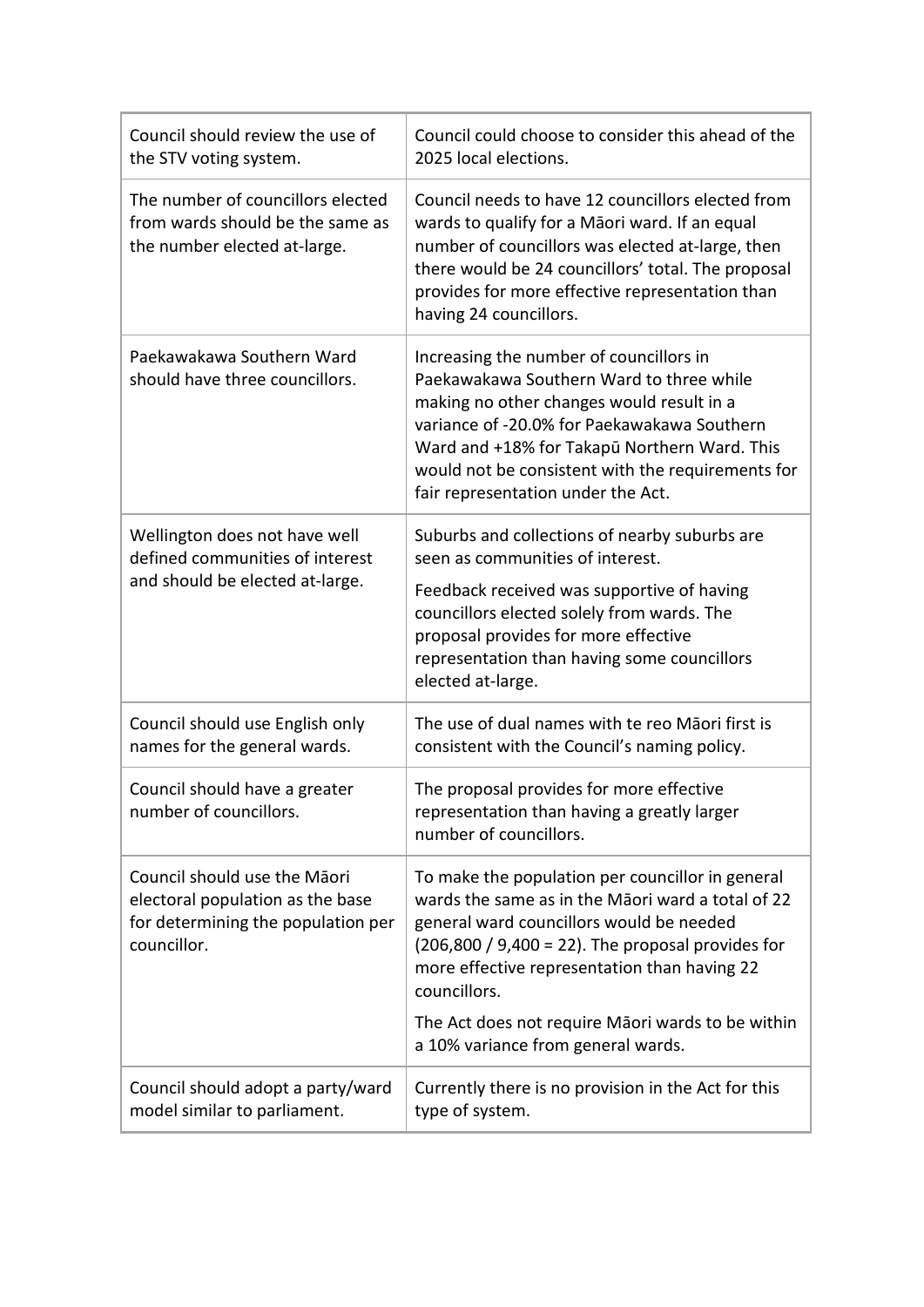| Council should have more Māori<br>ward councillors. | The number of Māori ward councillors that<br>Wellington City can have is set by a formula in the<br>Act. Wellington City cannot currently have more<br>than one Māori ward councillor. |
|-----------------------------------------------------|----------------------------------------------------------------------------------------------------------------------------------------------------------------------------------------|
|                                                     |                                                                                                                                                                                        |

Therefore, the final proposal is as follows:

*Council Representation*

It is proposed that the Council comprise 15 members elected from six wards, and the mayor. The six wards reflect the following identified communities of interest:

| <b>Ward</b>   | <b>Communities of interest</b>                                          |
|---------------|-------------------------------------------------------------------------|
| Takapū        | The suburbs of Ōhāriu, Tawa, Takapū Valley, Grenada North, Glenside,    |
| Northern Ward | Grenada Village, Churton Park, Horokiwi, Paparangi, Woodridge,          |
|               | Johnsonville, and Newlands.                                             |
| Wharangi      | The suburbs of Mākara Beach, Mākara, Ngaio, Kaiwharawhara,              |
| Onslow-       | Crofton Downs, Wadestown, Northland, Broadmeadows, Ngauranga,           |
| Western Ward  | Khandallah, and Karori.                                                 |
| Pukehīnau     | The suburbs of Thorndon, Pipitea, Wellington Central, Te Aro, Oriental  |
| Lambton Ward  | Bay, Kelburn, Highbury, Aro Valley, Mount Cook, and Mount Victoria.     |
| Motukairangi  | The suburbs of Roseneath, Hataitai, Kilbirnie, Lyall Bay, Houghton Bay, |
| Eastern Ward  | Melrose, Rongotai, Miramar, Maupuia, Karaka Bays, Seatoun,              |
|               | Strathmore Park, and Moa Point.                                         |
| Paekawakawa   | The suburbs of Brooklyn, Owhiro Bay, Island Bay, Southgate,             |
| Southern Ward | Berhampore, Newtown, Vogeltown, Mornington, and Kingston.               |
| Te Whanganui- | The Māori electoral population.                                         |
| a-Tara Ward   |                                                                         |

The population that each member will represent is as follows:

| <b>Ward</b>                  | <b>Population</b> | <b>Members</b> | <b>Population</b><br>per member |
|------------------------------|-------------------|----------------|---------------------------------|
| Takapū Northern Ward         | 48,800            | 3              | 16,267                          |
| Wharangi Onslow-Western Ward | 43,300            | 3              | 14,433                          |
| Pukehīnau Lambton Ward       | 44,100            | 3              | 14,700                          |
| Motukairangi Eastern Ward    | 37,500            | 3              | 12,500                          |
| Paekawakawa Southern Ward    | 33,100            | 2              | 16,550                          |
| Te Whanganui-a-Tara Ward     | 9,410             | 1              | 9,410                           |
| <b>Total</b>                 | 216,210           | 15             |                                 |

In accordance with *section 19V(2), Local Electoral Act 2001* the population that each member in a general ward represents must be within the range of 14,771 +/- 10% (13,293 to 16,248), unless particular community of interest considerations justify otherwise.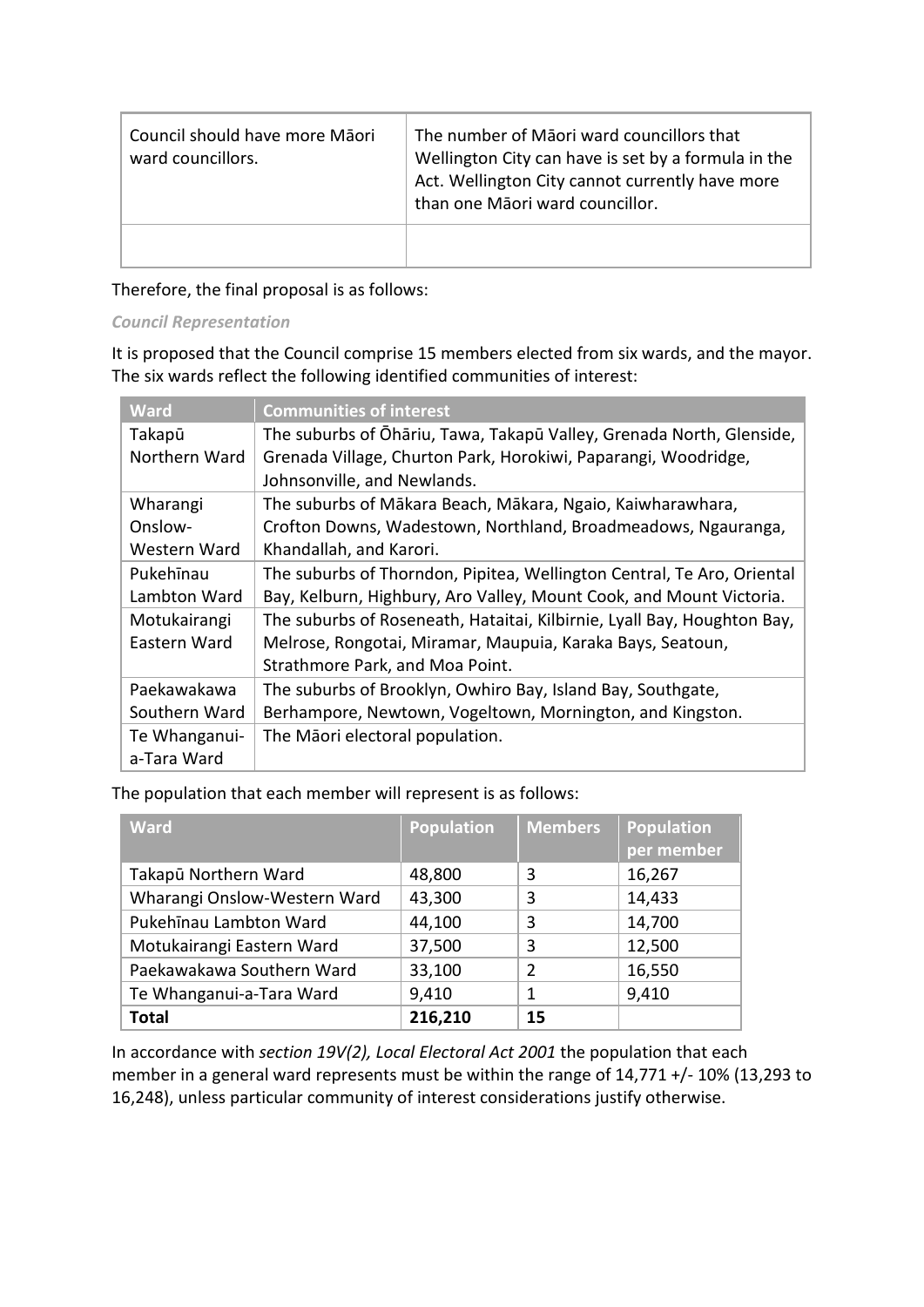Representation for Takapū Northern Ward, Motukairangi Eastern Ward, and Paekawakawa Southern Ward falls outside of the stipulated range. Council considers that this is warranted because changing the ward boundaries would limit effective representation of communities of interest by dividing a community of interest between wards.